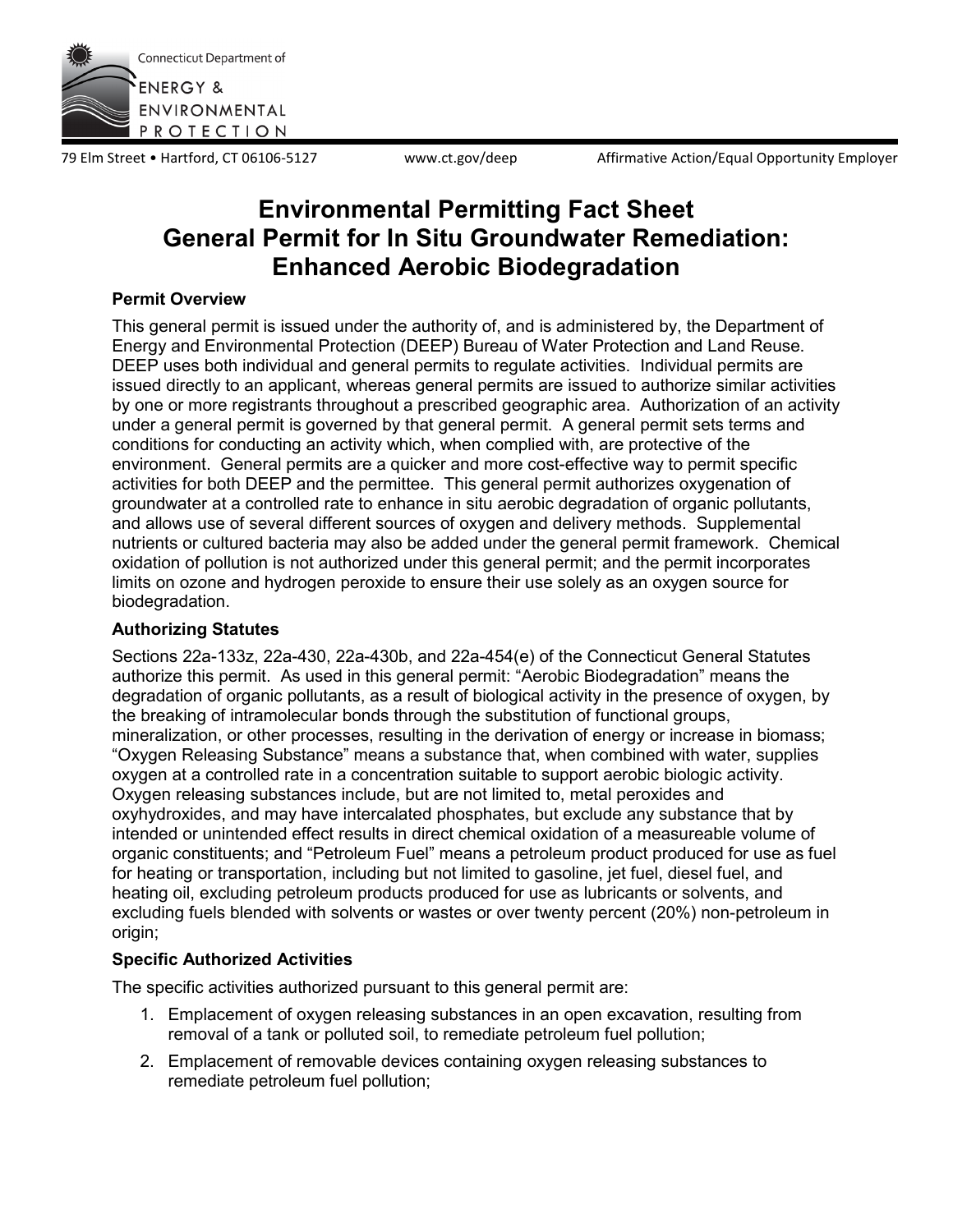- 3. Injection or emplacement of oxygen releasing substances on or below the ground surface to remediate petroleum fuel pollution;
- 4. Discharge, injection, or emplacement of other, supplemental nutrient substances and/or pH adjusting chemicals, as deemed necessary to enhance the aerobic growth environment;
- 5. Discharge, injection or emplacement of cultured naturally occurring biologic organisms, as determined necessary to augment the site's natural organisms;
- 6. Discharge of oxygen or ozone in gaseous form or of oxygen, ozone, or dilute hydrogen peroxide contained in water, below the ground surface, to remediate petroleum fuel pollution;
- 7. Injection or emplacement of oxygen releasing substances or discharge of oxygen or ozone in gaseous form or of oxygen, ozone, or dilute hydrogen peroxide contained in water to enhance aerobic biodegradation for remediation of biodegradable pollutants other than petroleum fuels;
- 8. Maintenance of any well, borehole, or infiltration structure, through ancillary short term discharge of substances necessary to maintain a condition facilitating its continued use as intended; and
- 9. The generation, and subsequent presence in water within the area of authorized activity, of metabolic byproducts associated with the authorized activities.

## **Requirements for all Authorized Activity**:

Read the general permit carefully to be sure you can comply with the general permit. If you fail to comply with the general permit, you are potentially subject to legal action. All authorized activity must comply with the conditions set forth in the general permit.

General permit conditions include:

Supervision by qualified individuals;

Consent of property owners;

Notification of abutters and others;

Discharge limits;

Management practices; and,

Monitoring requirements, especially with respect to potential impacts to supply wells and excursions beyond the predicted zone of influence.

The general permit also requires reporting of activity, specific notification of any indications of unexpected outcomes, and mitigation of adverse conditions caused by the discharge.

The likelihood or evidence of a release of pollution is required (either qualitative or quantitative) for any activity to remediate the pollution to be authorized pursuant to this general permit. DEEP authorization of remediation activity does not provide a guarantee that remedial goals will be met by the proposed activity.

## **Authorization of Activity**

Registrations for activities to remediate pollution that is not due to petroleum fuels, and also for petroleum fuel pollution remediation activities with potential to impact a public water supply, on certain water company lands, or in or within two feet of bedrock must be approved by DEEP before activities may begin, as identified in Section 3(e)(1) of the general permit.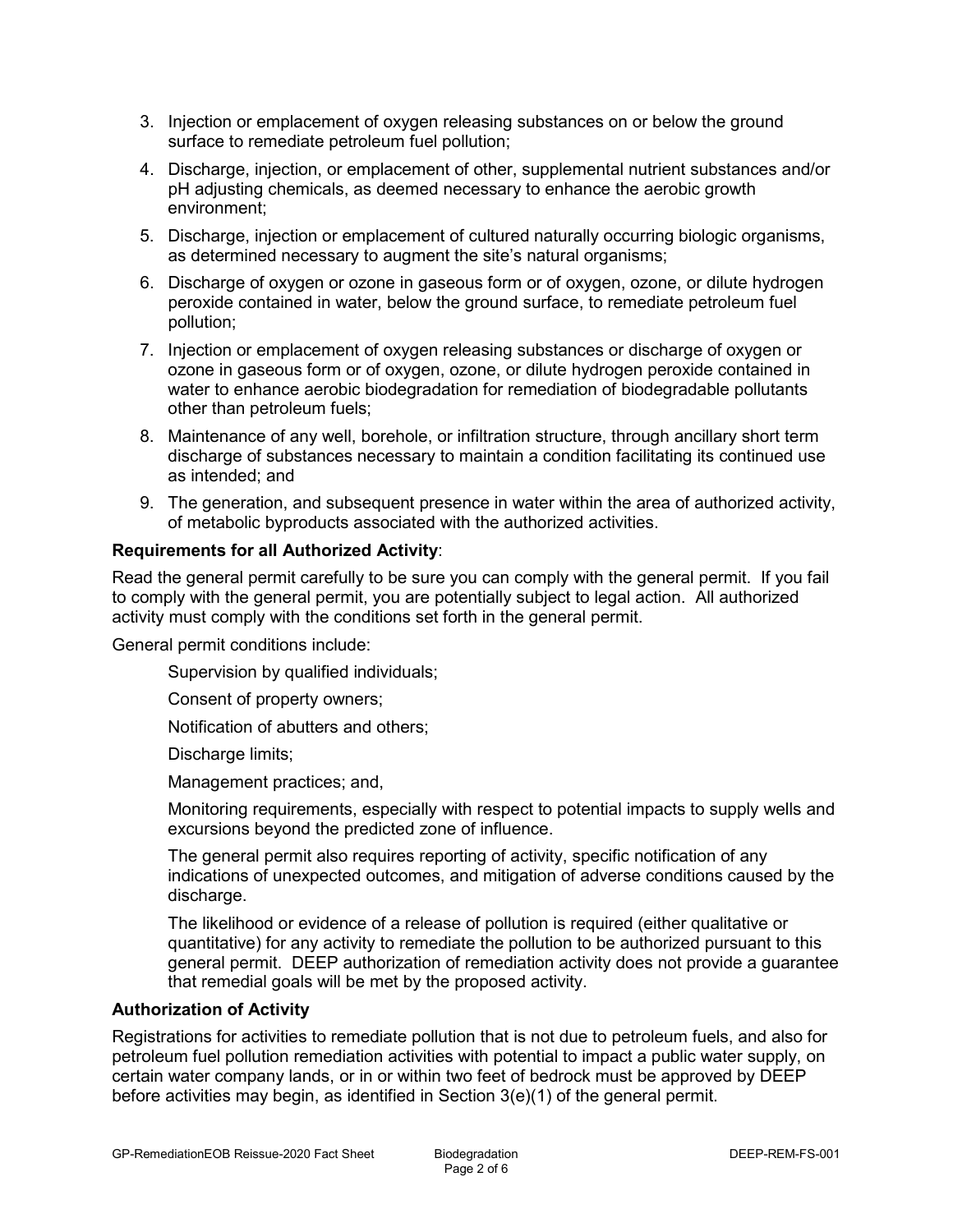Registrations for most other activities must be also be approved by DEEP, however, DEEP may instead issue a certificate of coverage in lieu of an approval for:

- 1) certain sites polluted by petroleum fuel that are in supervised remediation programs or
- 2) sites polluted solely by heating oil released from a 2100 gallon or smaller tank when less than 150 pounds of oxygen is supplied in any twelve month period by the activity proposed.

For these types of sites, if the activity is conducted in areas near private supply wells, in Class GA groundwater areas, or has sensitive settings or site conditions present, as identified in Section 3(e)(2)(A) of the general permit, or if activity involves oxygenation by means other than introduction of oxygen releasing substances, the DEEP may only issue a certificate of coverage in lieu of an approval if the registrant has optionally provided, with the registration, a Certification for Site Conditions by a Licensed Environmental Professional (LEP) or a Professional Engineer (P.E.) as allowable in the general permit. (See "What is a Certification for Site Conditions?" below.)

When proposed activity includes addition of nutrients, pH adjustment, or bio-augmentation, issuance of a certificate of coverage in lieu of an approval is only permissible for supervised remediation sites (as defined in the permit) and is similarly based on submittal of an optional Certification for Site Conditions with the registration.

The general permit has a limited provision for self-implementation upon registration when the proposed activity is introduction of oxygen releasing substances providing less than 150 pounds of oxygen into an open tank grave to remediate a release of heating oil from a tank smaller than 2100 gallons capacity. This provision is not applicable if the registration must be approved by DEEP due to site settings or conditions as specified in Section 3(e)(3) of the general permit. However an optional Certification for Site Conditions may be included with the registration if the activity is within 75 feet of a supply well other than the property owner's or within 25 feet of a sensitive site condition other than a basement and, only for these site conditions, approval of registration is not needed and activity is authorized upon registration.

## **Registration**

#### *Who must register?*

Anyone wishing to introduce oxygen, at a controlled rate, and any other necessary supplemental substances into soil or groundwater to enhance aerobic biodegradation of pollution. The registrant may be a property owner or, if acting with the owner's permission, an "other responsible party", environmental consultant or remediation contractor.

#### *How many activities can be registered on one form?*

A registrant shall register all activities at a site for which the registrant seeks authorization under this general permit on a single registration form. Adjacent parcels that are associated with a single source of pollution are considered a single site in this general permit, and may all be registered on the same form. Separate unassociated sites must each be registered on separate forms.

#### *When should a registration form be submitted?*

1. A person who wishes to introduce oxygen, and any necessary supplemental substances, into soil or groundwater to enhance aerobic biodegradation of pollution must register under this general permit for this activity to be authorized.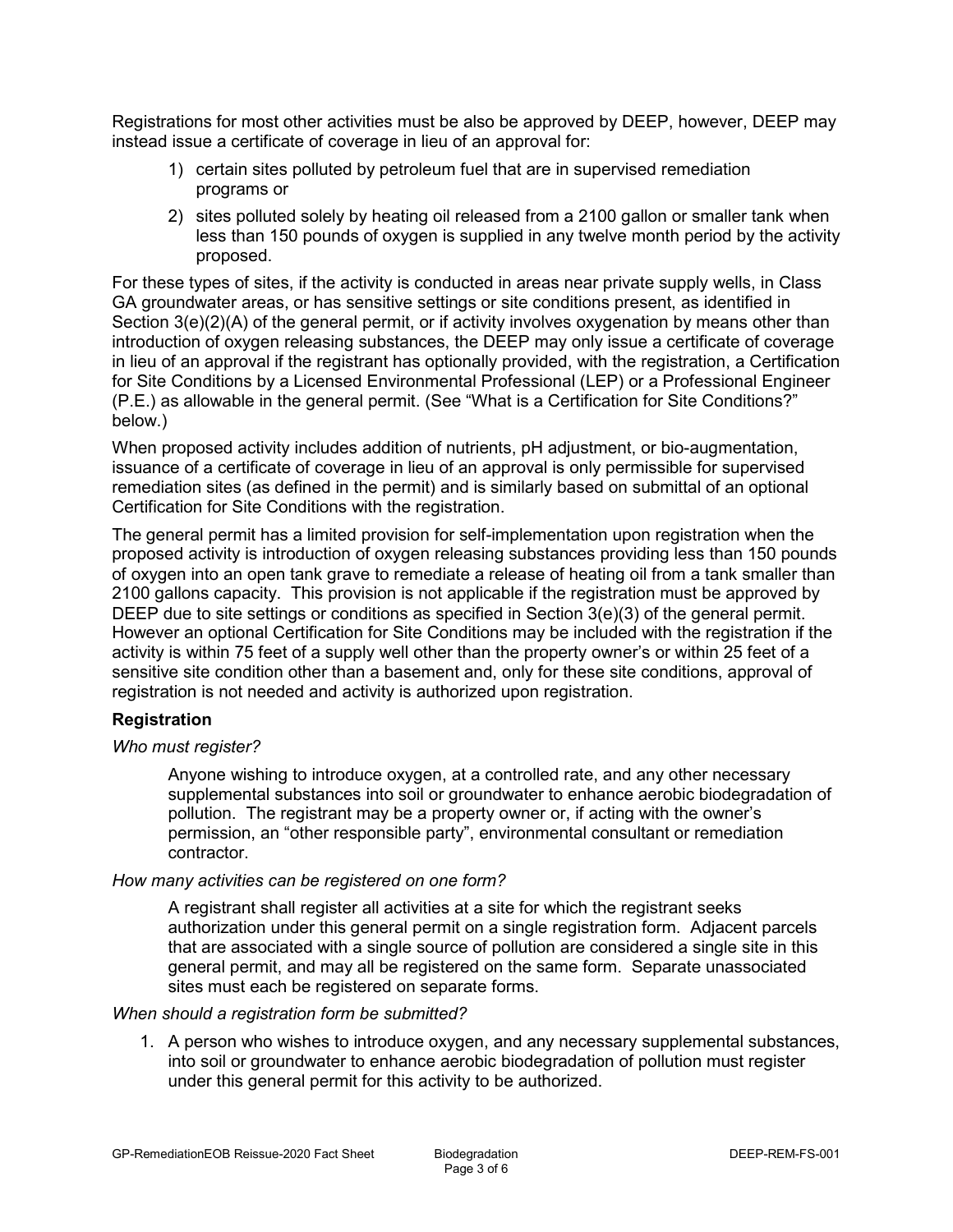2. A permittee must submit a renewal of the registration by filing a notification within 90 days following the issuance of this general permit and 180 days prior to the expiration date of any current Certificate of Coverage or Approval of Registration if they wish to continue to introduce oxygen into soil or groundwater under the authority of the general permit. The same form should be used for either a new registration or renewal of an existing registration. Note: A permittee must submit a new registration if there will be significant changes in the type of activity or nature of oxygenating substances introduced.

## 3. *What must I submit to register?*

A person ("registrant") must submit to DEEP a complete registration form with the appropriate fee, a Permit Application Transmittal Form, supporting documents, and certifications, including any optional LEP or P.E. Certification for Site Conditions. The required supporting documents include a location map, a site characterization report, a site plan, a work plan, and may also include a monitoring plan, access permissions, and other documents.

#### 4. *Is a new registration always required when I want to change my authorized activities?*

No, if a permittee wants to change the operations, the area of activity, or the quantities of the substances introduced by implementing additional phases of activity not significantly different from what has been authorized, the permittee may submit a modified work plan for DEEP approval.

#### 5. *How do I know my registration has been accepted by DEEP and my actions are authorized?*

DEEP will, in most circumstances, issue either an Approval of Registration or a Certificate of Coverage, as confirmation that the actions proposed in the registration are authorized (See Section 3(e) of the general permit; and also Figure 1.). Note that there is one limited provision for self-implementation upon registration, without any response from DEEP, provided in Section  $3(e)(3)$  of the general permit and discussed above (see "Authorization of Activity") and also below in this fact sheet.

## 6. *How is an Approval of Registration obtained for an activity?*

When the proposed activity requires specific DEEP approval and no optional Certification for Site Conditions is permissible or provided, the commissioner will issue a decision regarding the registration after departmental review. The decision may be an Approval of Registration (with or without conditions), or a rejection or disapproval.

#### 7. *What is a Certification for Site Conditions?*

A Certification for Site Conditions is an optional certification prepared by a Professional Engineer (P.E.) or Licensed Environmental Professional (LEP) that is submitted by a registrant. It documents the professional's opinion that the proposed activity is appropriate and necessary and is based on an appropriate site characterization; that the activity design and implementation plan is consistent with prevailing standards; that implementation is not expected to affect water quality beyond the zone of influence; and that monitoring will ensure any adverse effects are minimized and managed appropriately. To expedite authorization of an eligible activity, the commissioner may rely on the Certification for Site Conditions to issue a Certificate of Coverage in lieu of an Approval of Registration that might otherwise be required when certain site conditions exist;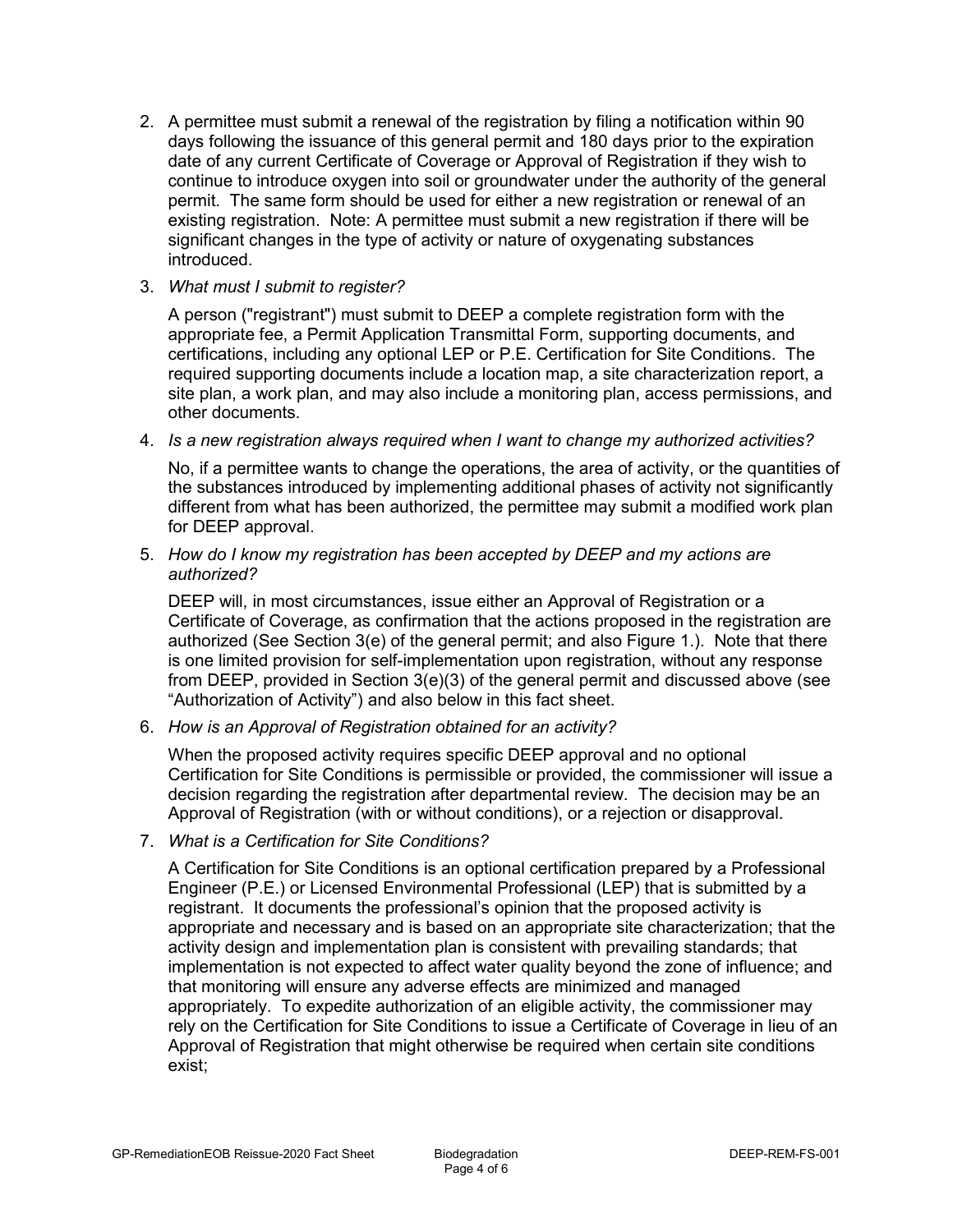8. *What is a Certificate of Coverage, and how do I obtain one?* 

A Certificate of Coverage is a document provided by DEEP acknowledging that a complete registration under this general permit has been submitted, and the proposed activity is authorized as provided in the general permit. It is issued when the proposed activity either requires no specific DEEP approval, or when an activity otherwise requiring a DEEP approval due to certain site conditions has been optionally certified as appropriate and necessary by a LEP or P.E. through submittal of a Certification for Site Conditions when such submittal is permissible under Section 3(e)(2) of the general permit.

9. *Are there any circumstances when I can begin activity upon submittal of a registration, prior to any response from DEEP?* 

Introduction of oxygen releasing substances supplying less than 150 pounds of oxygen into an open excavation associated with remediating a release from a tank with a capacity of less than 2,100 gallons used to store heating oil is authorized when a complete registration is received by DEEP; provided that, if DEEP approval of registration is needed due to presence of certain site conditions (see Section 3(e)(3)(ii) of the general permit), a permissible and optional Certification for Site Conditions is included with the registration. **If the proposed activity is within an area where bedrock or a public water supply may be affected an approval is required and activities may not commence prior to approval**, as mandated in Section 3(e)(1)(A) of the general permit.

10. *Is a Certificate of Coverage or an Approval of Registration transferable?* 

A permittee may transfer a Certificate of Coverage or an Approval of Registration to another person. If a transfer to a new person is required, the parties must complete a DEEP permit transfer form and submit it with the applicable fee. In addition, if the certifying LEP or P.E. changes with the transfer, the new LEP or P.E. must provide a certification for site conditions in supplement to any certification submitted in support of the original registration.

# **Fees**

# *How much does it cost to register an activity?*

Fees vary based on the level of DEEP review (see Section 4(c)(1) of the general permit and Figure 2.):

• For introduction of oxygen releasing substances into an open excavation associated with remediation of a release from a tank with a capacity of less than 2,100 gallons used to store heating oil:

| t if approval of registration is required (base fee)   | \$1,000.00 |
|--------------------------------------------------------|------------|
| • if approval is not required, or if Certification for |            |
| Site Conditions is permissible and submitted *         | \$500.00   |

• For activity associated with in situ remediation of pollution by introducing less than 150 pounds of oxygen for enhancement of aerobic biodegradation at any site with solely a *heating oil release* from a tank with less than 2,100 gallon capacity:

| • if approval of registration is required (base fee)   | \$2,000.00 |
|--------------------------------------------------------|------------|
| • if approval is not required, or if Certification for |            |
| Site Conditions is permissible and submitted *         | \$1,000.00 |

• For activity associated with in situ remediation of petroleum fuel pollution by enhancement of aerobic biodegradation at a *supervised remediation site* (as defined in the general permit): **• if approval of registration is required (base fee)**